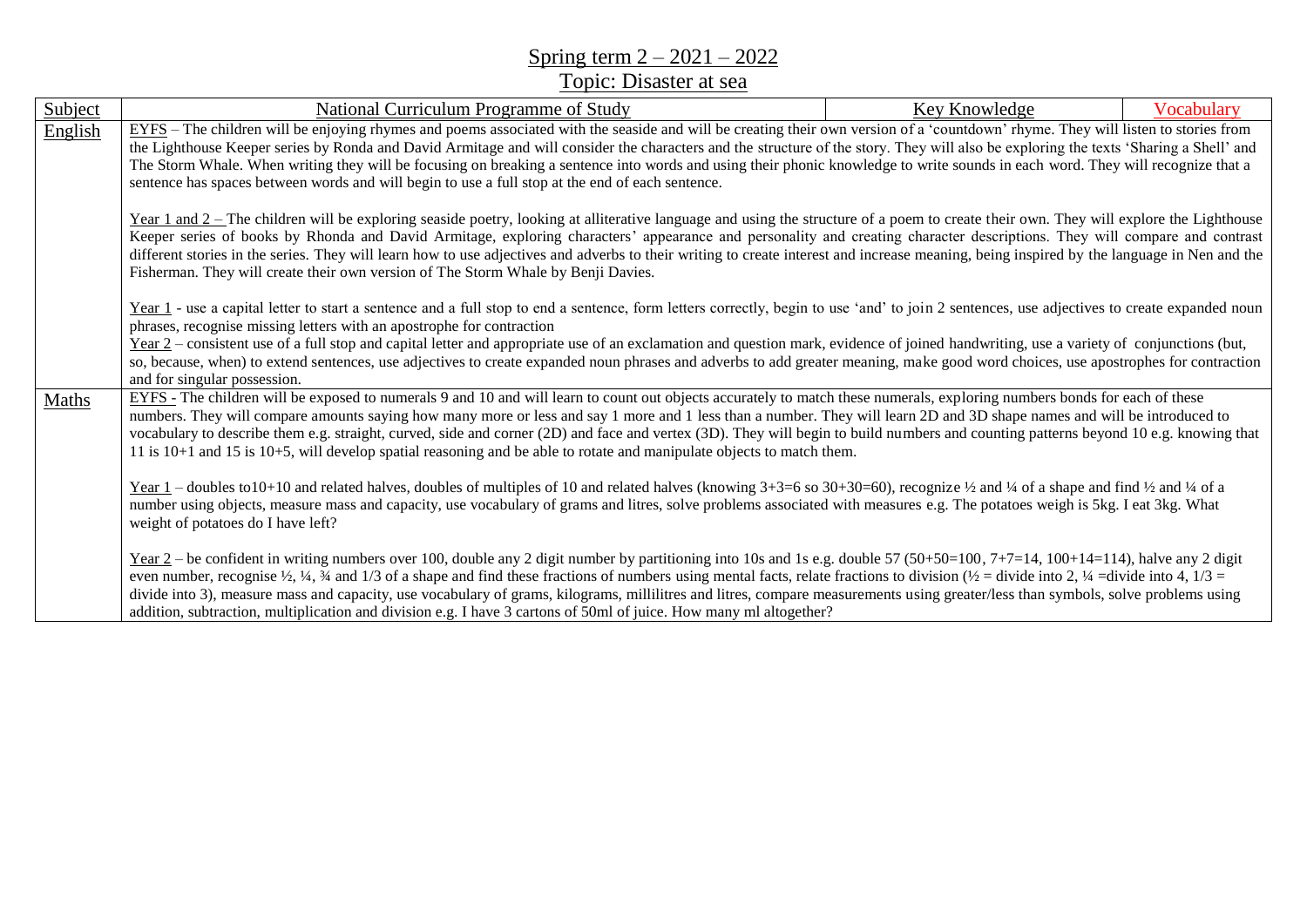| Science          | EYFS - Make comments about what they have heard and ask questions to                  | EYFS -. They will begin to distinguish and name materials such as wood, metal,              | wood, plastic, glass,   |
|------------------|---------------------------------------------------------------------------------------|---------------------------------------------------------------------------------------------|-------------------------|
|                  | clarify their understanding (C+L:L,A+U ELG)                                           | plastic and glass and will talk about the similarities and differences between              | metal, rock, brick,     |
|                  | EYFS - Understand some important processes and changes in the natural                 | materials. They will begin to think about what makes them suitable for different            | paper, card, rubber,    |
|                  | world around them, including the seasons and changing states of matter.               | purposes including which would be best to make boats from. The children will                | fabric, soft, hard,     |
|                  | (UW:NW ELG)                                                                           | explore and test out which material would be most suitable for mopping up water             | rough, smooth,          |
|                  | <b>Science - Working Scientifically</b>                                               | inside a boat.                                                                              | stretchy, stiff, shiny, |
|                  | - Ask simple questions and recognising that they can be answered in                   | $KS1$ – They will explore materials used to create everyday objects and describe            | dull, flexible,         |
|                  | different ways                                                                        | their properties using simple language such as hard, rough, opaque, transparent,            | waterproof,             |
|                  | - Observe closely, using simple equipment                                             | waterproof and absorbent. They will recognise and name common types of materials            |                         |
|                  | - Perform simple tests                                                                |                                                                                             | absorbent, opaque,      |
|                  | - Identify and classify                                                               | such as wood, metal, plastic, glass and fabric and consider why materials are chosen        | transparent             |
|                  | - Use their observations and ideas to suggest answers to questions                    | for a particular purpose giving reasons according to a material's property. In our          |                         |
|                  | - Gather and record data to help in answering questions.                              | absorbency investigation, they will make predictions and compare this with their            |                         |
|                  | <b>Science - Everyday Materials/Use of everyday materials</b>                         | results. They will begin to appreciate the need for a fair test.                            |                         |
|                  | $\overline{Y1}$ - Distinguish between an object and material from which it is made    |                                                                                             |                         |
|                  | Y1 - Identify and name a variety of everyday materials, including wood,               |                                                                                             |                         |
|                  | plastic, glass, metal, water, and rock                                                |                                                                                             |                         |
|                  | Y1 - Describe simple physical properties of everyday materials                        |                                                                                             |                         |
|                  | Y1 - Compare+ group everyday materials on the basis of their simple                   |                                                                                             |                         |
|                  | physical properties.                                                                  |                                                                                             |                         |
|                  | Y2 - Identify and compare the suitability of a variety of everyday materials,         |                                                                                             |                         |
|                  | including wood, metal, plastic, glass, brick, rock, paper and cardboard for           |                                                                                             |                         |
|                  | particular uses                                                                       |                                                                                             |                         |
| <b>Computing</b> | Computing<br>- Use technology purposefully to create, organise, store, manipulate and | EYFS – The children will be further developing their familiarity with a drawing             | type, keyboard,         |
|                  | retrieve digital content                                                              | package to create pictures in 2Publish. They will become more familiar with the             | space bar, shift key,   |
|                  |                                                                                       | computer keyboard this term, finding letters to type words and sentences, locating          | letter, word, font,     |
|                  |                                                                                       | the full stop key and understanding how to press only once on the space bar to              | save, open, close,      |
|                  |                                                                                       | create spaces between words.                                                                | size, border, insert,   |
|                  |                                                                                       | $Year 1 - The children will be developing their word processing skills further using$       |                         |
|                  |                                                                                       | 2Publish. They will develop greater familiarity with the keyboard and will learn to         |                         |
|                  |                                                                                       | press the space bar only <b>once</b> . They will use the shift key for a capital letter and |                         |
|                  |                                                                                       | begin to use keys such as ? or ! They will recognise that the computer automatically        |                         |
|                  |                                                                                       | puts their writing onto a new line if there is not space for it.                            |                         |
|                  |                                                                                       | $Year 2 - The children will be developing their word processing skills further using$       |                         |
|                  |                                                                                       | Microsoft Word. They will learn how to insert a border and pictures from clip art as        |                         |
|                  |                                                                                       | well as change the font style, size and position. They increase their typing speed          |                         |
|                  |                                                                                       | through greater familiarity with the keyboard and will confidently use the space bar        |                         |
|                  |                                                                                       |                                                                                             |                         |
|                  |                                                                                       | and the shift key for a capital letter.                                                     |                         |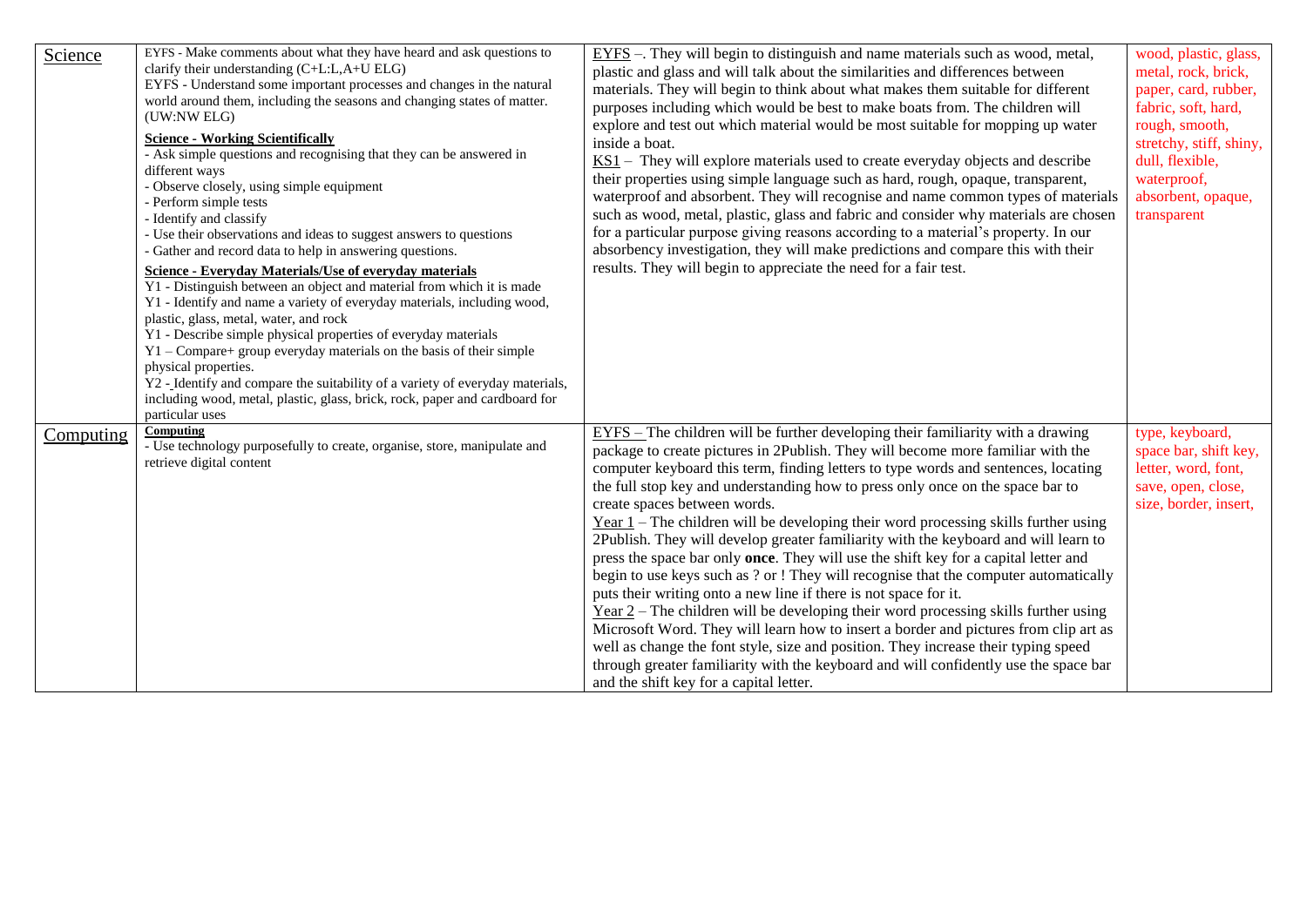| Geography                       | EYFS - Know some similarities and differences between the natural world around them and<br>contrasting environments, drawing on their experiences and what has been read in class.<br>(UW:NW ELG)<br><b>Geography - Locational knowledge</b><br>- Name and locate the world's seven continents and five oceans<br><b>Human and physical geography</b><br>- Use basic geographical vocabulary to refer to: key physical features, including:<br>beach, cliff, coast, forest, hill, mountain, sea, ocean, river, soil, valley, vegetation,<br>season and weather                                                                                                                                                                                                                                                                                                                                                                 | $EYFS$ - We will look at environmental issues surrounding plastic in our<br>seas and ways that recycling can help.<br>Year 1 and $2$ – The children will develop their recall of the names of the<br>main oceans of the world and where they are located. They will understand<br>how weather can affect the behaviour of the sea, understanding what a<br>tsunami is. We will also look at environmental issues surrounding plastic in<br>our seas and ways that recycling can help.                                                                                                                                                                                                                                                                                                                                                                     | pollution, waste,<br>disaster, ocean, north,<br>south, east, west,<br>tsunami, oil spill,<br>land, sea, lighthouse,<br>sea, cliff, coast, beach,<br>rocks,         |
|---------------------------------|--------------------------------------------------------------------------------------------------------------------------------------------------------------------------------------------------------------------------------------------------------------------------------------------------------------------------------------------------------------------------------------------------------------------------------------------------------------------------------------------------------------------------------------------------------------------------------------------------------------------------------------------------------------------------------------------------------------------------------------------------------------------------------------------------------------------------------------------------------------------------------------------------------------------------------|-----------------------------------------------------------------------------------------------------------------------------------------------------------------------------------------------------------------------------------------------------------------------------------------------------------------------------------------------------------------------------------------------------------------------------------------------------------------------------------------------------------------------------------------------------------------------------------------------------------------------------------------------------------------------------------------------------------------------------------------------------------------------------------------------------------------------------------------------------------|--------------------------------------------------------------------------------------------------------------------------------------------------------------------|
| <b>History</b>                  | EYFS - Make comments about what they have heard and ask questions to clarify their<br>understanding $(C&L:L,A+UELG)$<br>EYFS - Talk about the lives of the people around them and their roles in society. (UW:P+P<br>ELG<br>EYFS - Know some similarities and differences between things in the past and now,<br>drawing on their experiences and what has been read in class. (UW:P+P ELG)<br><b>History</b><br>- Changes within living memory. Where appropriate, these should be used to reveal aspects<br>of change in national life<br>- Events beyond living memory that are significant nationally or globally<br>- The lives of significant individuals in the past who have contributed to national and<br>international achievements. Some should be used to compare aspects of life in different<br>periods                                                                                                         | $EYFS$ –. They will begin to appreciate the idea of past and present. They<br>will find out about Grace Darling's rescue, the sinking of the Titanic,<br>Shackleton's expedition to Antarctica and oil spillages as a few of the many<br>sea disasters. They will ask questions about the events, showing interest and<br>recall of facts.<br>Year $1$ and $2$ – The children will be looking at differences between life<br>today and long ago through the study of Grace Darling herself as well as the<br>heroic rescue that she took part in. They will also explore events such as the<br>sinking of the Titanic, Shackleton's expedition to Antarctica and oil spills as<br>a few of the world's sea disasters. Through the study of these events they<br>will be looking at dates, time lines and chronology and how these events are<br>recorded. | Grace Darling,<br>Titanic, Shackleton,<br>hero, expedition, year,<br>century, decade, time<br>line, event, past,<br>present                                        |
| Design and<br><u>Technology</u> | EYFS - Safely use and explore a variety of materials, tools and techniques, experimenting<br>with colour, design, texture, form and function. (EA+D:CWM ELG)<br>EYFS - Share their creations, explaining the process they have used. (EA+D:CWM ELG)<br><b>Design and Technology</b><br>- Design purposeful, functional, appealing products based on design criteria<br>- Generate, develop, model + communicate ideas through talking, drawing, templates,<br>mock-ups<br>- Select from and use a range of tools and equipment to perform practical tasks [for<br>example, cutting, shaping, joining and finishing]<br>- Select from and use a wide range of materials and components, including construction<br>materials+ textiles according to their characteristics<br>- Evaluate their ideas and products against design criteria<br>- Build structures, exploring how they can be made stronger, stiffer and more stable | $EYFS$ –. They will use materials to make a lighthouse, considering how to<br>select materials for a purpose, cut, and join them appropriately. They will<br>select and use appropriate colours and show good control when using a<br>paintbrush. They will talk about what they like and don't like and adapt their<br>work as necessary.<br>Year $1$ and $2$ – Using the Lighthouse Keeper books, the children will be<br>designing their own basket for Mrs Grinling to send Mr Grinling's lunch to<br>the lighthouse in. They will test different materials to ensure the basket fits a<br>design criteria and will mark, cut, assemble and join materials. They will use<br>effective finishing techniques and will test and evaluate their product                                                                                                  | stronger, stiffer, cut,<br>shape, join, finish,<br>appearance, weigh,<br>test, hole punch,<br>stapler, sellotape,<br>masking tape, paper,<br>card, fold, thickness |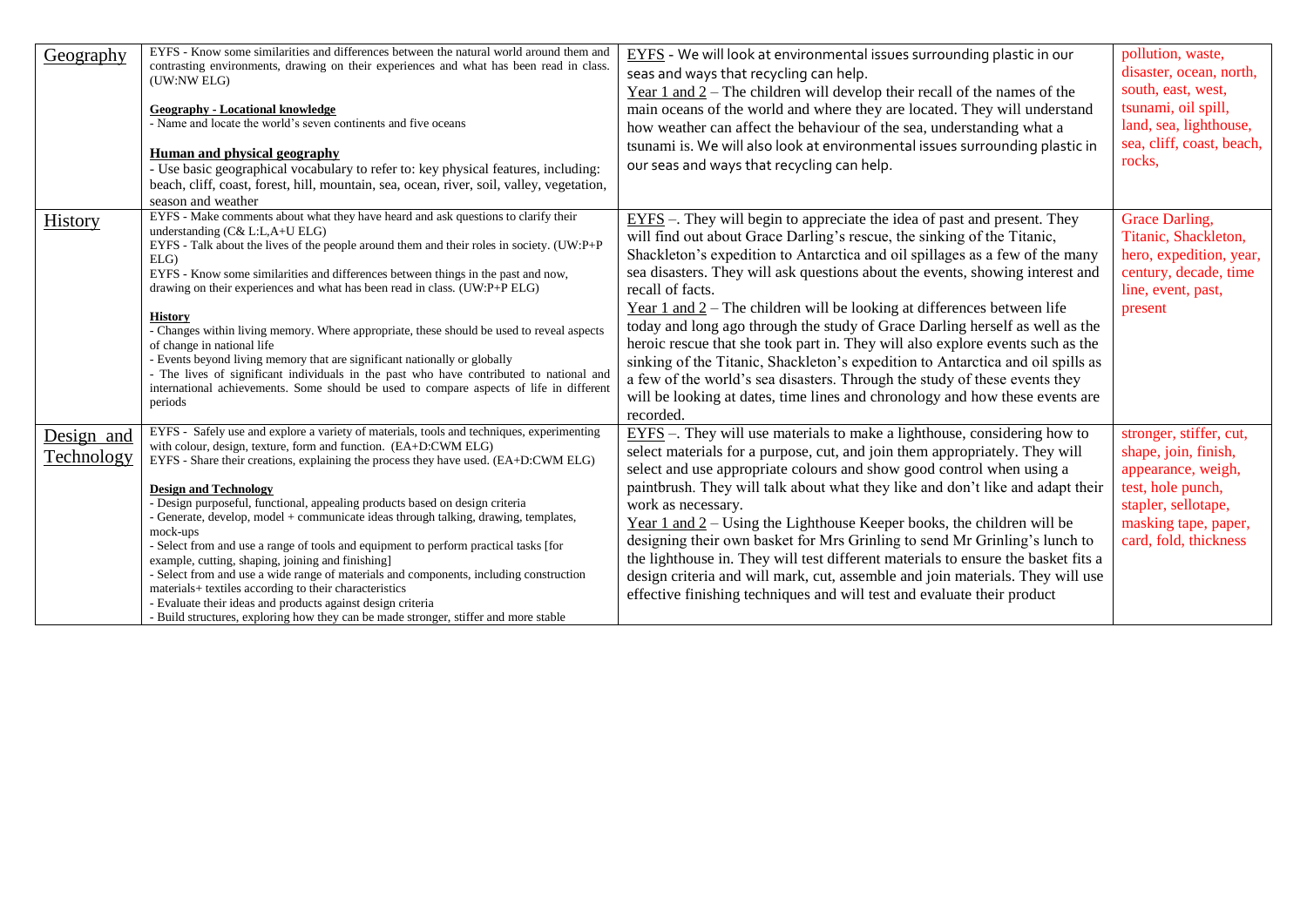| R.E    | EYFS - Recall some simple parts of the Easter story e.g. Jesus died, Jesus came alive.                   | EYFS and KS1 - The children will             | Easter, Palm Sunday,        |
|--------|----------------------------------------------------------------------------------------------------------|----------------------------------------------|-----------------------------|
|        |                                                                                                          | explore the symbolism of the cross for       | Good Friday, donkey,        |
|        | KS1 - Know the 4 main events of the Easter Story (Palm Sunday, Maundy Thursday, Good Friday and          | Christians, particularly at Easter, relating | palm leaves, Jerusalem,     |
|        | Easter Sunday)                                                                                           | this to Palm Sunday and the events of        | crucifix, cross,            |
|        | KS1 - Know that, at Easter, Christians remember Jesus' last week                                         | Holy week. They will explore the             | forgiveness, Holy week,     |
|        | KS1 - Know that Jesus' name means 'He saves'.                                                            | concepts of forgiveness, helping others      | save, rose again, prayer,   |
|        | KS1 - Know that Christians believe Jesus came to show God's love.                                        | and how prayer is used in the Christian      | help, love,                 |
|        | KS1 - Know that Christians believe Jesus rose from the dead, giving people hope of a new life.           | faith. They will also explore the story of   | commandments,               |
|        | KS1 - Explain the connection between forgiveness and Easter (Jesus showed that he was willing to forgive | the Good Samaritan and its links to the      |                             |
|        | all people)                                                                                              | 10 commandments.                             |                             |
|        | KS1 - Be aware of the story of the Good Samaritan and the 2 commandments which link to the story.        |                                              |                             |
|        | KS1 - Understand why candles are used in prayer                                                          |                                              |                             |
| Music  | EYFS - Listen with increased attention to sounds. (EA+D:BI+E 3-4)                                        | EYFS and KS1 - The children will be          | pulse, tempo, dynamics,     |
|        | EYFS - Remember and sing entire songs. (EA+D:BI+E 3-4)                                                   | focusing on building their confidence        | crescendo,                  |
|        | EYFS - Sing the pitch of a tone sung by another person ('pitch match'). $(EA+D:BI+E 3-4)$                | whilst singing, playing and identifying      | diminuendo, graphic         |
|        | EYFS - Sing the melodic shape (moving melody, such as up and down, down and up) of familiar songs.       | pitches. They will be responding to a        | notation, pitch, rhythm     |
|        | $(EA+D:BI+E 3-4)$                                                                                        | range of graphic representations through     | score, volume,              |
|        | EYFS - Play instruments with increasing control to express their feelings and ideas. (EA+D:BI+E 3-4)     | singing or playing instruments. They will    | conductor,                  |
|        | EYFS - Sing in a group or on their own, increasingly matching the pitch and following the melody.        | also have opportunities to compose their     |                             |
|        | $(EA+D:BI+E:R)$                                                                                          | own music, which will incorporate            |                             |
|        |                                                                                                          | elements of prior learning such as           |                             |
|        | <b>Music</b>                                                                                             | rhythm, tempo and dynamics. The              |                             |
|        | KS1 - Use their voices expressively and creatively by singing songs                                      | children will practise and perform their     |                             |
|        | and speaking chants and rhymes                                                                           | compositions.                                |                             |
|        | KS1 - Play tuned and untuned instruments musically                                                       |                                              |                             |
|        | KS1 - Listen with concentration and understanding to a range of high-quality live and recorded music     |                                              |                             |
|        | KS1 - Experiment with, create, select and combine sounds using the                                       |                                              |                             |
|        | inter-related dimensions of music                                                                        |                                              |                             |
| French | No programme of study for EYFS and KS1                                                                   | The children will be continuing their        | Il fait soleil/pleut/neige, |
|        |                                                                                                          | learning of vocabulary associated with       | Il fait du vent, J'aime     |
|        |                                                                                                          | weather through games, songs and             | Il fait chaud/froid,        |
|        |                                                                                                          | activities. They will also incorporate       | Il fait beau/mauvais        |
|        |                                                                                                          | numbers within this.                         | Quel temps fait - il?       |
|        |                                                                                                          |                                              | Un, deux, trois, quatre,    |
|        |                                                                                                          |                                              | cinq, six, sept, huit,      |
|        |                                                                                                          |                                              | neuf, dix, c'est de         |
|        |                                                                                                          |                                              | combine?                    |